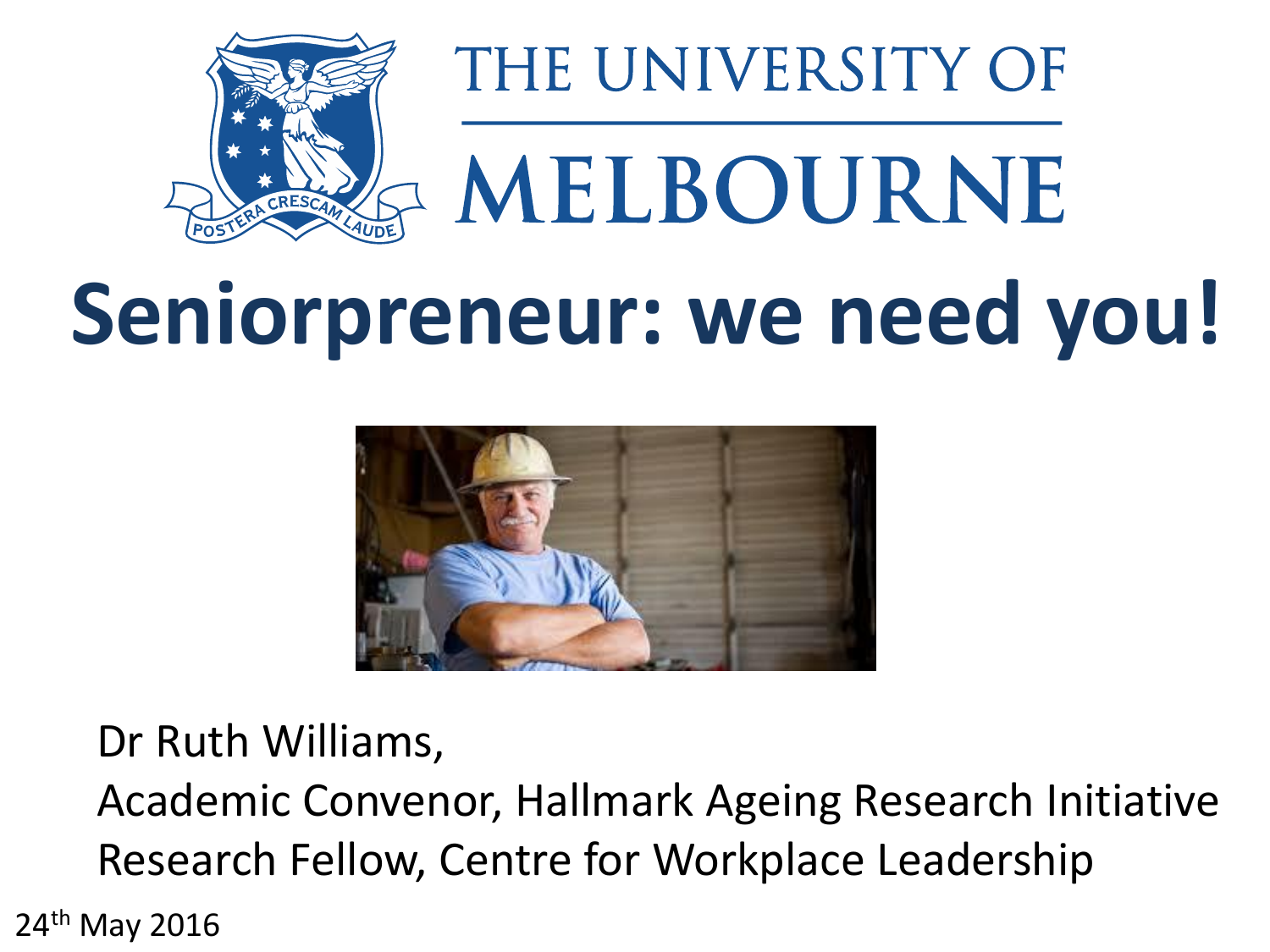### **Australia's population 1950-2100**



Source:http://esa.un.org/unpd/wpp/Graphs/DemographicProfiles/





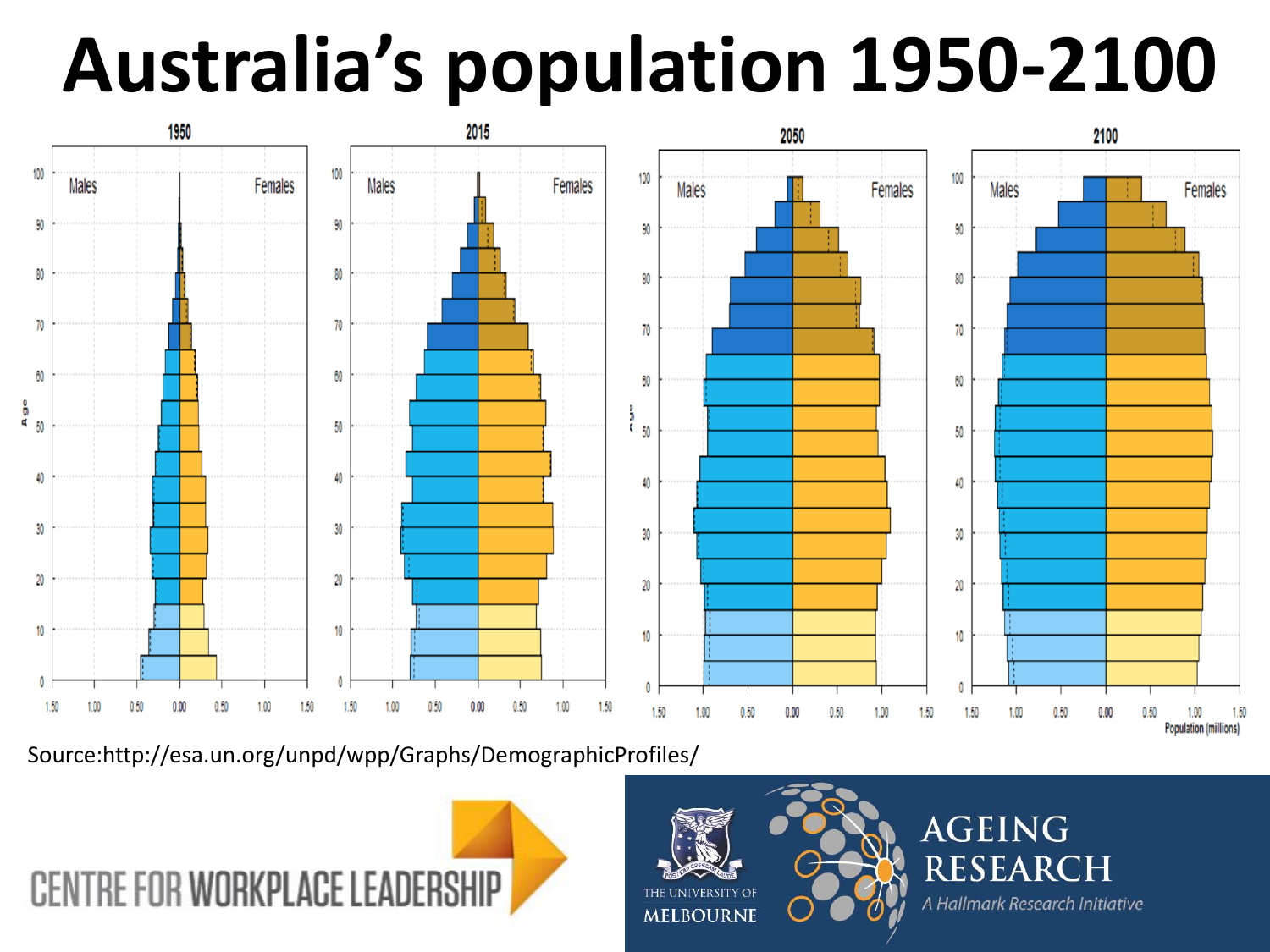# **Ageing pop.= Ageing workforce**

**% of 60-64 year olds in paid employment**



*Source:* Australian Bureau of Statistics, 2014, *6291.0.55.001 - Labour Force, Australia, Detailed - Electronic Delivery, Mar 2014*, ABS, Canberra





AGEING **RESEAR** CH A Hallmark Research Initiative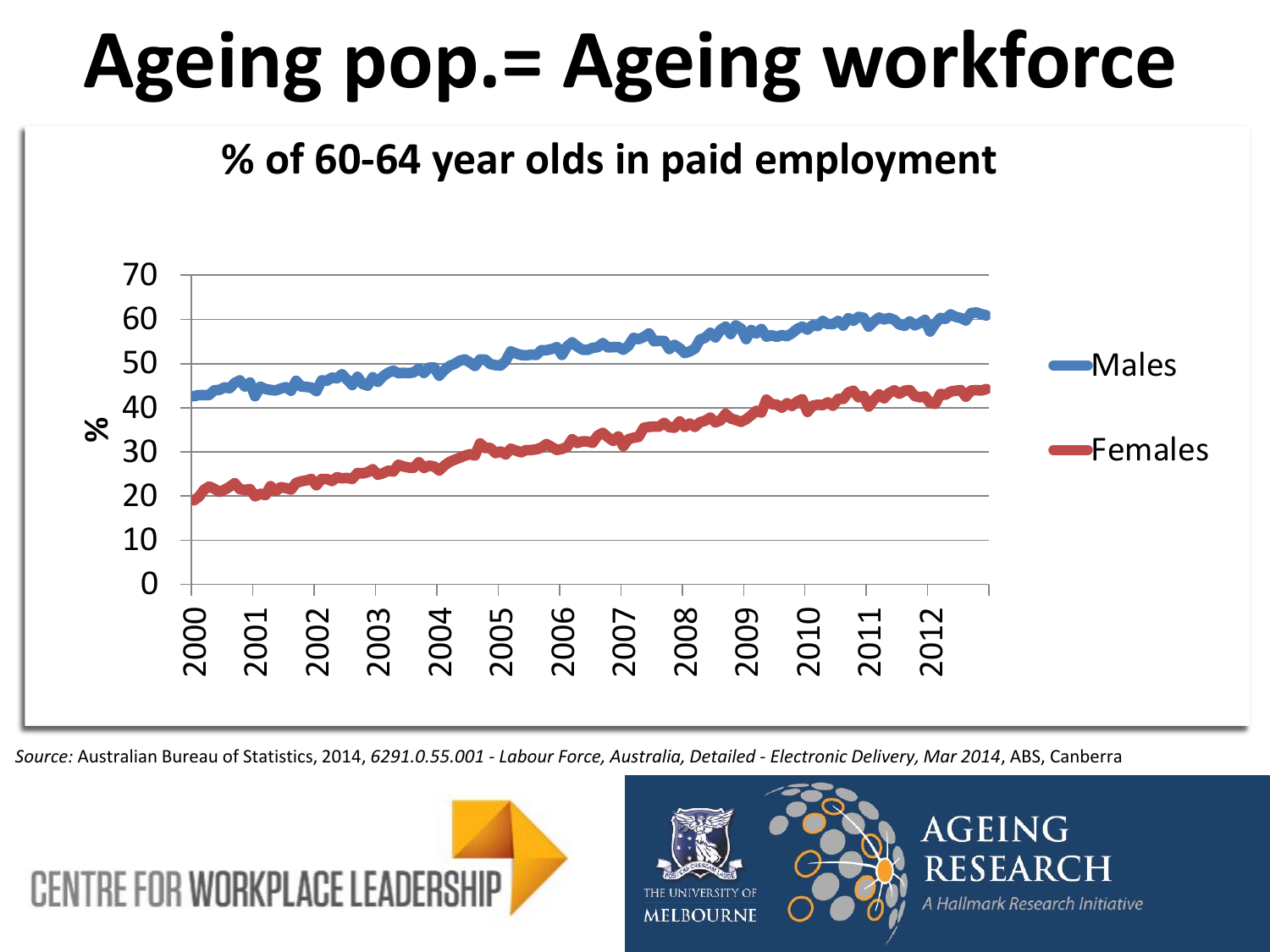# **What does this mean?**

• Imminent future skills shortage due to retirement of Baby Boomers



- Vital for orgs to encourage & support mature age employees to remain in the workforce
- Must address the reasons why mature age workers exit the labour market



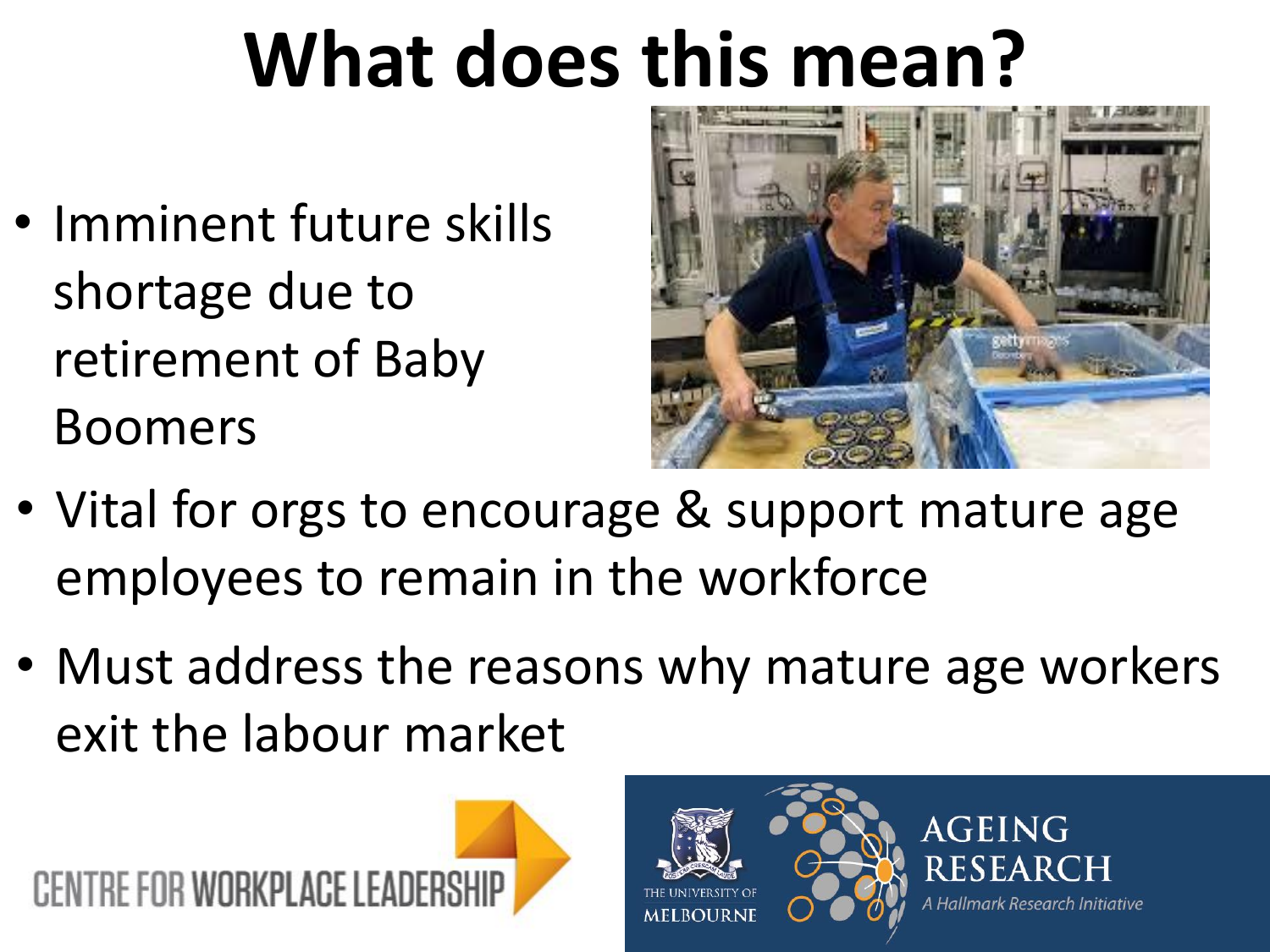# **Ill health, injury & disability (IID)**

- Poor physical & mental health major factors leading to early permanent retirement (ABS 2013; Luo & Herzog 2002; Brown et al. 2006)
- Mature age workers' health problems that are manageable & temporary, face greater difficulties finding a job following IID (Vegeris et al. 2010)
- Many mature age people with health problems have the potential to remain or return to workforce if their conditions are acknowledged & supported





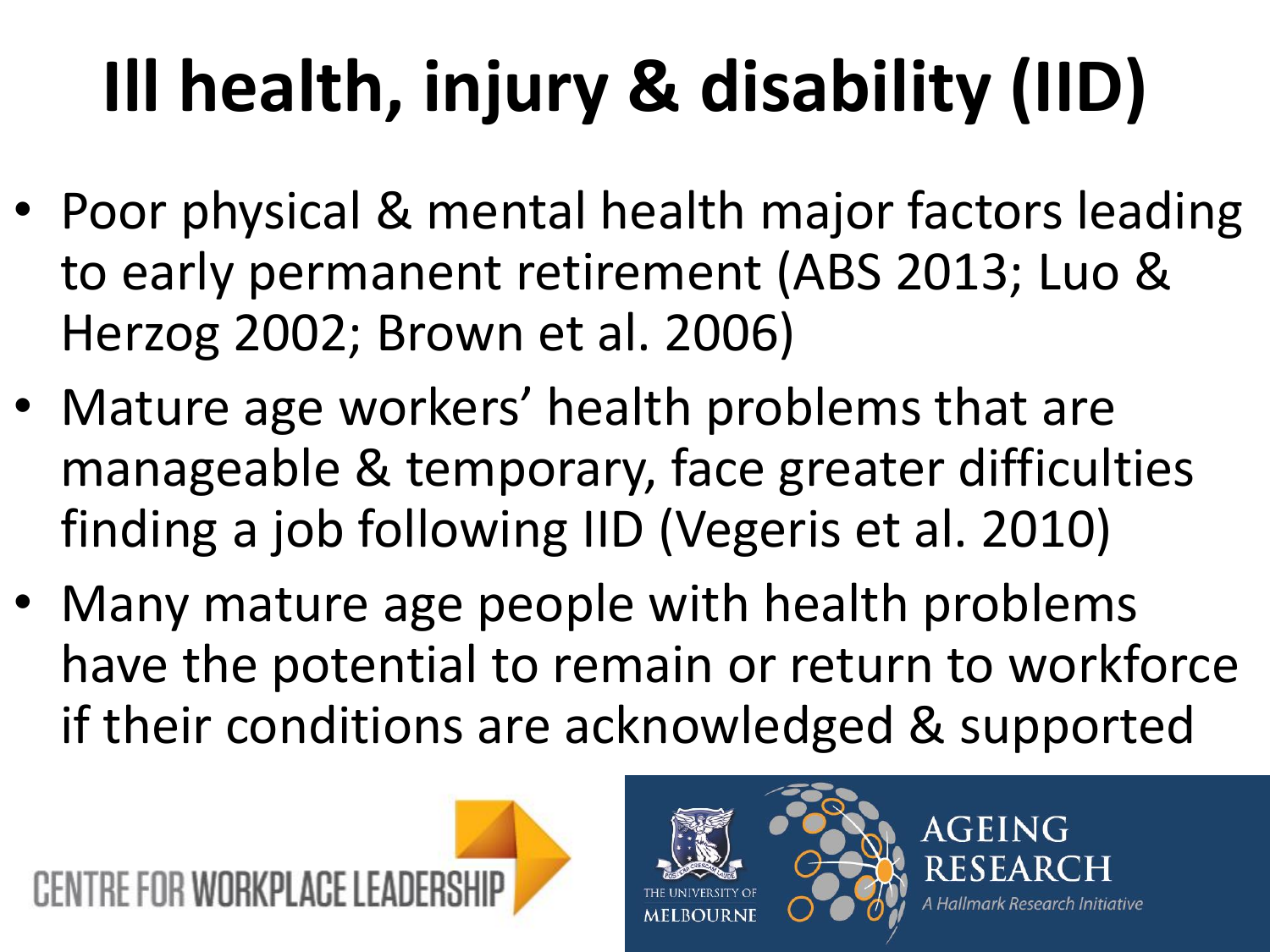# **Ill health, injury & disability**

- Most common: cardiovascular disease, arthritis, musculoskeletal injury, & mental health illnesses
- Work-related injuries high in male dominated industries: agriculture, forestry & fishing; manufacturing; & construction (due to high levels of physical demand) (ABS, 2007)
- Musculoskeletal disorders e.g. sprains & strains
- Rising prevalence in female dominated occupations e.g. nursing - manual handling & physical demands involving actions of lifting, pushing or pulling heavy objects



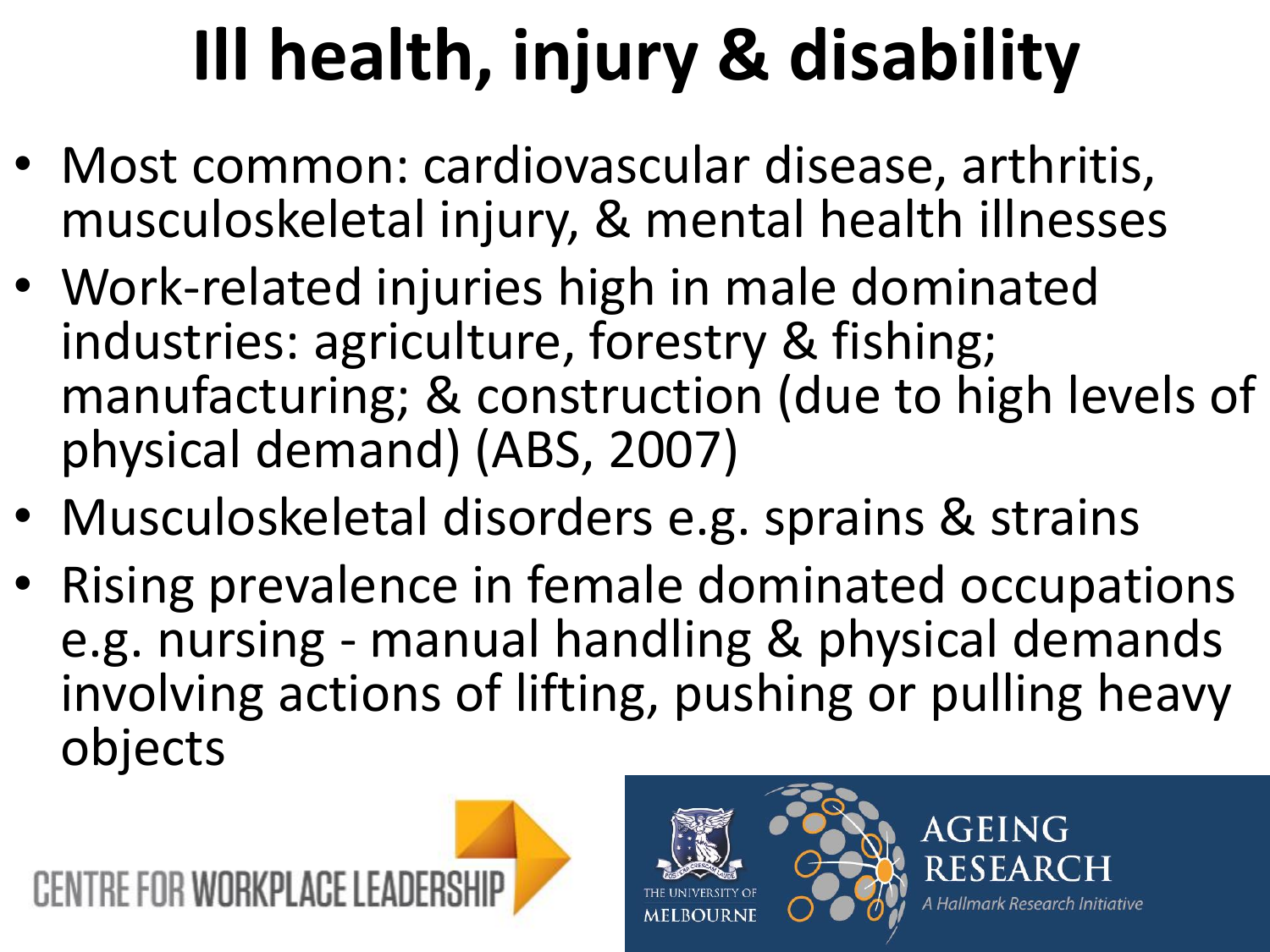# **Ill health, injury & disability**

- Socioeconomic inequalities = low employment & poor health e.g. low education, unskilled labour & low income
- Workers aged 55+ have lowest rates of workrelated injury (ABS, 2007)
- Possibly indicates poor health at older ages less likely caused by work-related injuries & more likely pre-existing health conditions



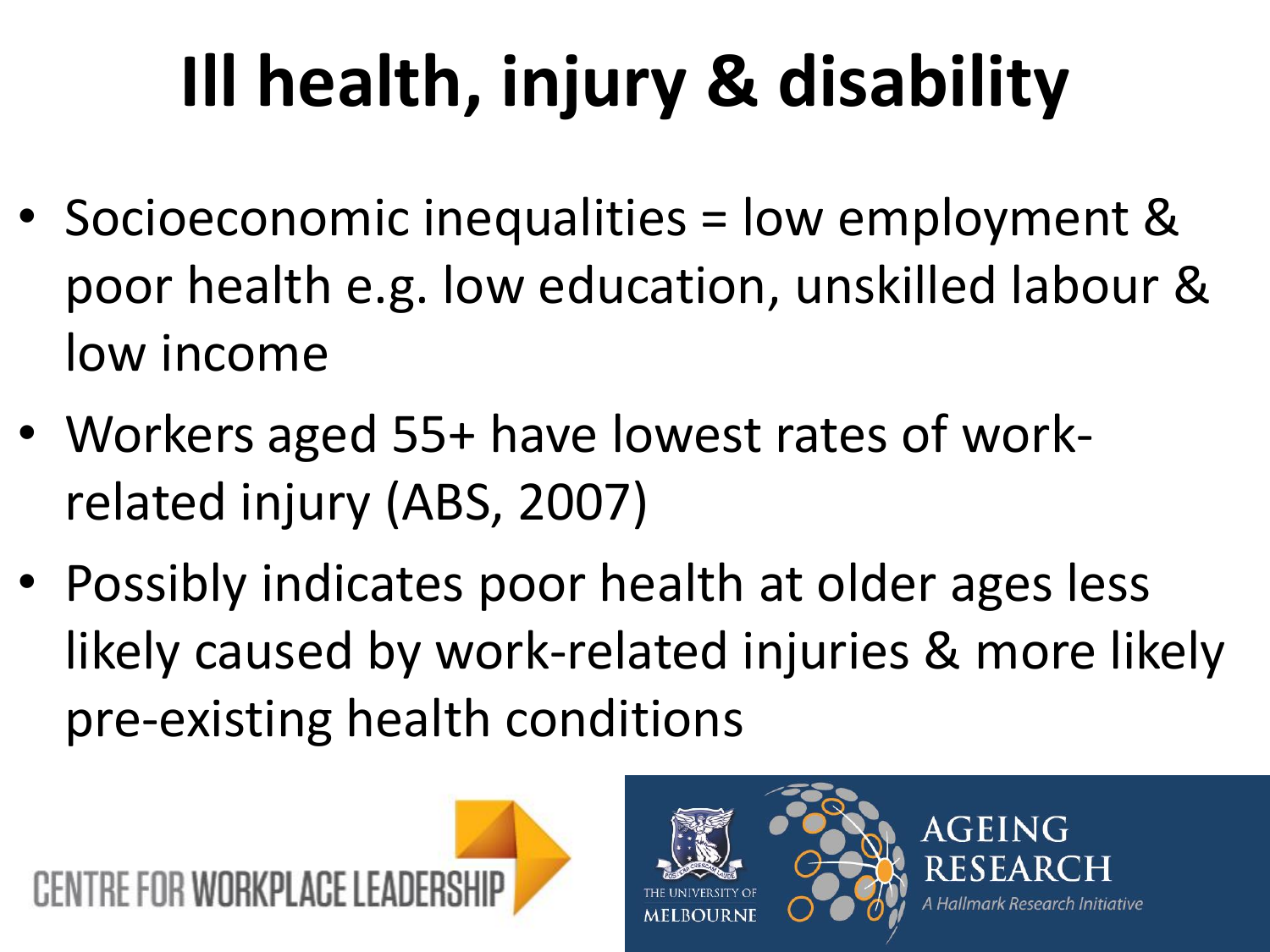### **Mental ill health**

- Cause of longest work absences (LaMontagne 2010)
- Teachers & police: stress, depression & anxiety
- Stems from low job satisfaction, work overload & pressure, poor work/life balance, lack of control & decision making, poor support, & unclear management & work roles (Schnall et al., 2009)
- Physical/mental comorbidity reduces engagement
- Bi-directional r'ship bw physical/mental conditions



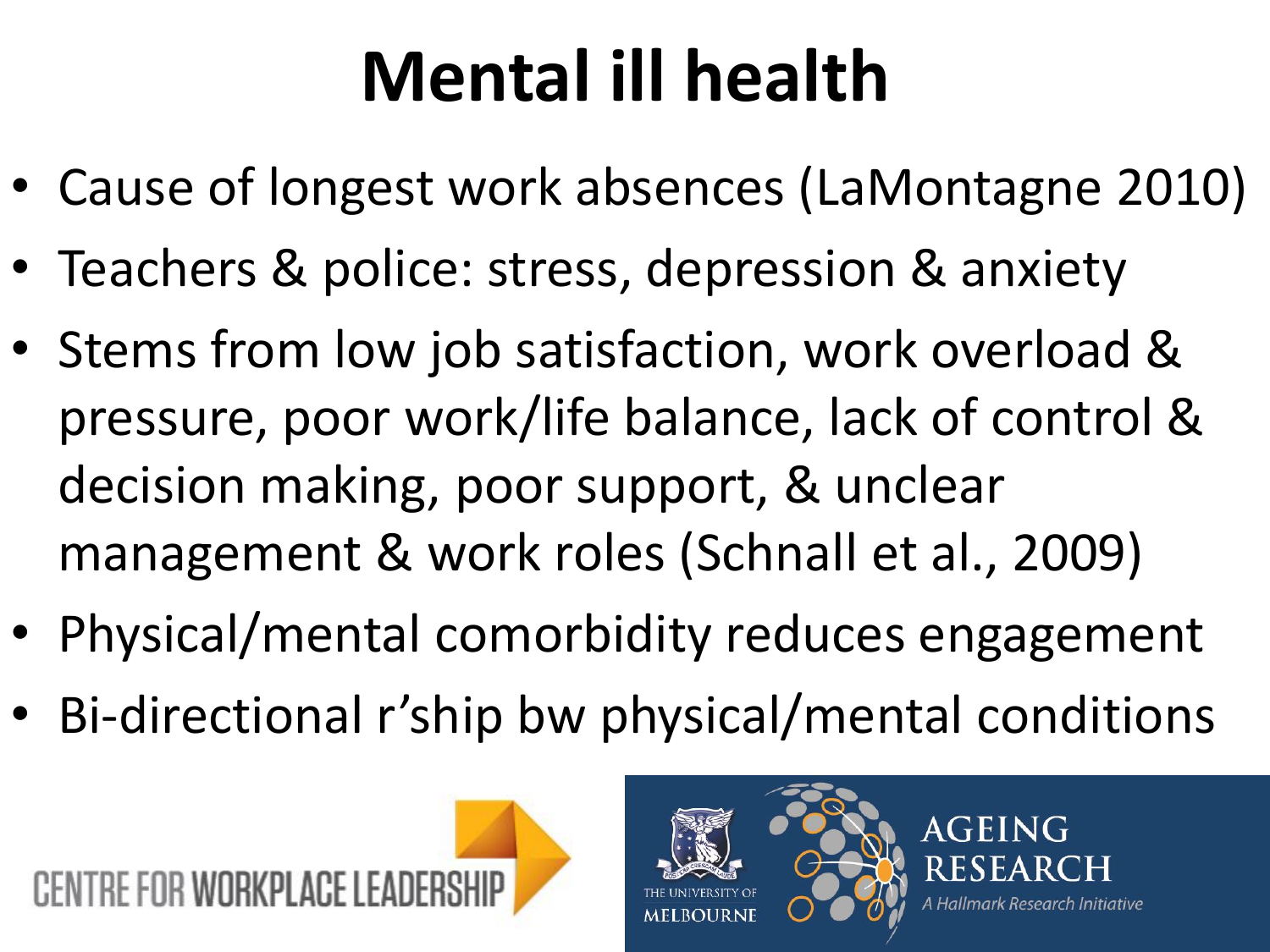# **Changing nature of work**

- Change in work environments
- Decline in full-time permanent jobs
- Growth in: 'non-standard' work arrangements: casual, part-time, temporary, contract etc.
- Rise of the Seniorpreneur
- Decrease in job security= could be equally detrimental to mental health as unemployment (PricewaterhouseCoopers, 2010)



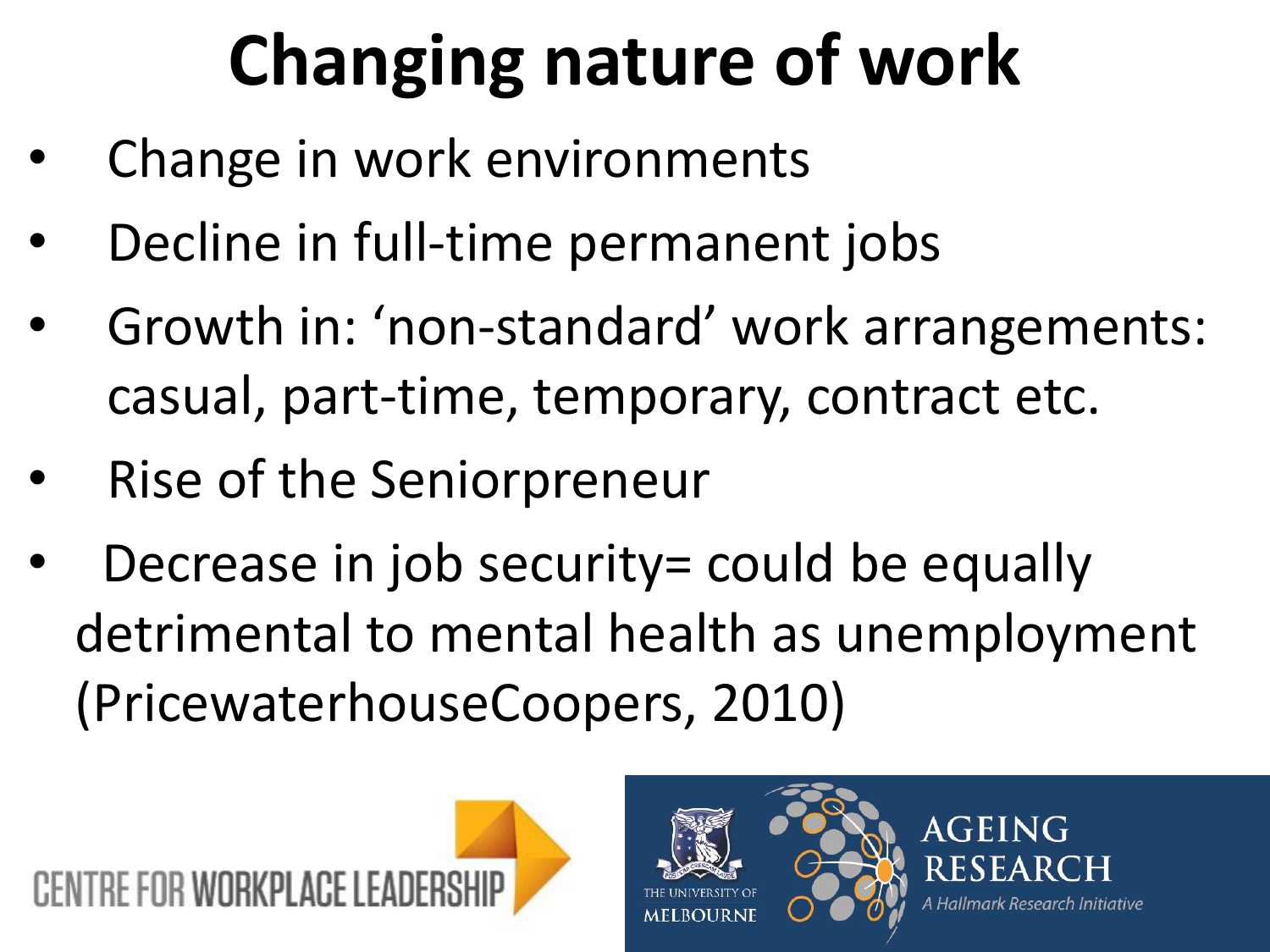# **Changing nature of work**

- Involuntary non-standard work agreements can constitute underemployment
- Underemployment adverse effects: income adequacy, underutilisation of skills or qualifications, employment stability, desired hours of work = potential harmful effects on employee mental health
- Voluntary non-standard work agreements can improve employee mental health



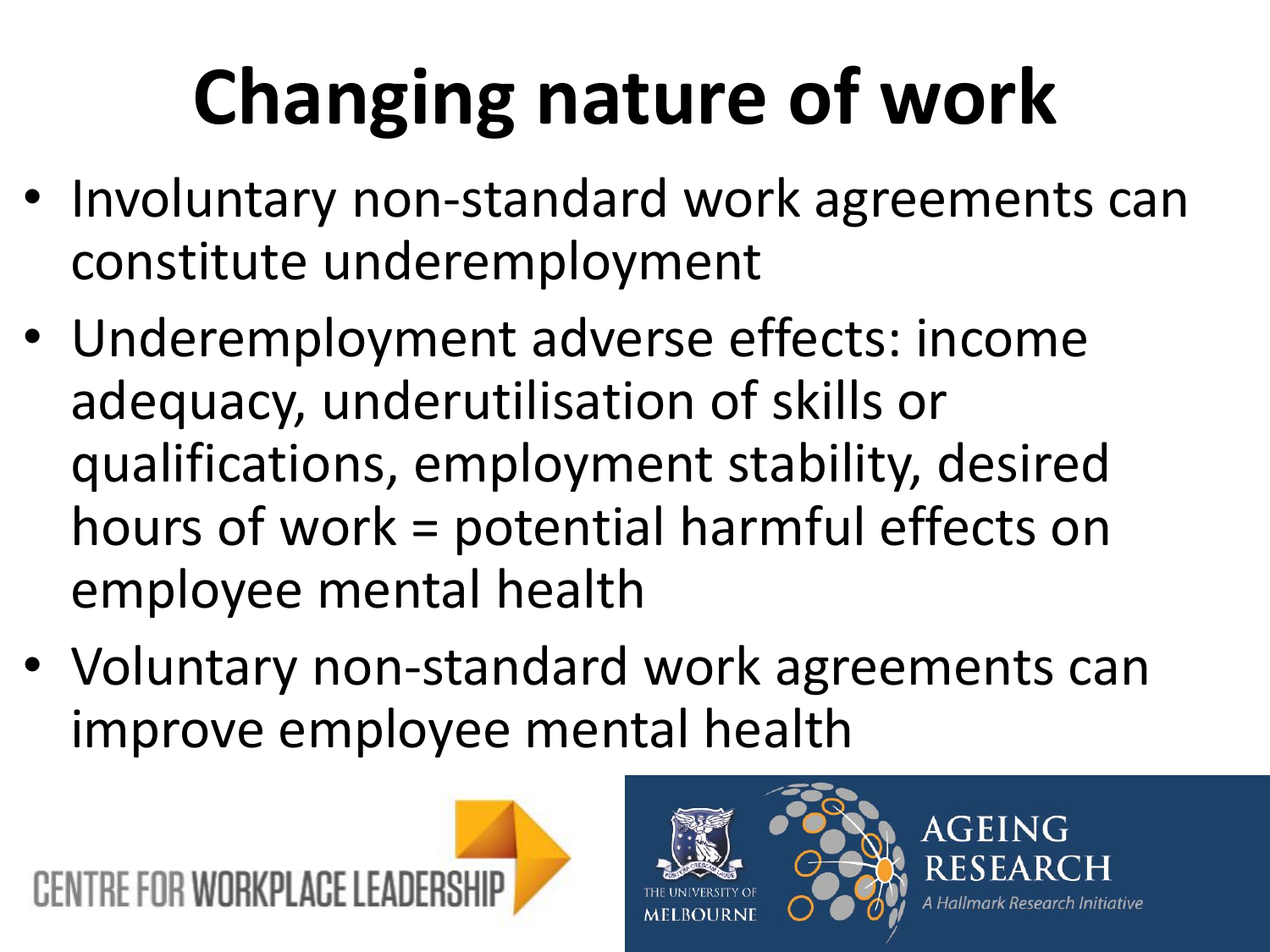### **Changing nature of work**

• Non-standard employment can = 'bad' job characteristics: low income; job insecurity; deficient benefits; hazardous conditions (e.g. vibrations, loud noise, or hazardous products); painful, repetitive or tiring positions; lack of induction & safety training (OH&S); little/no superannuation; greater physical & psychological demands; low control over processes; & involuntary part-time or seasonal work



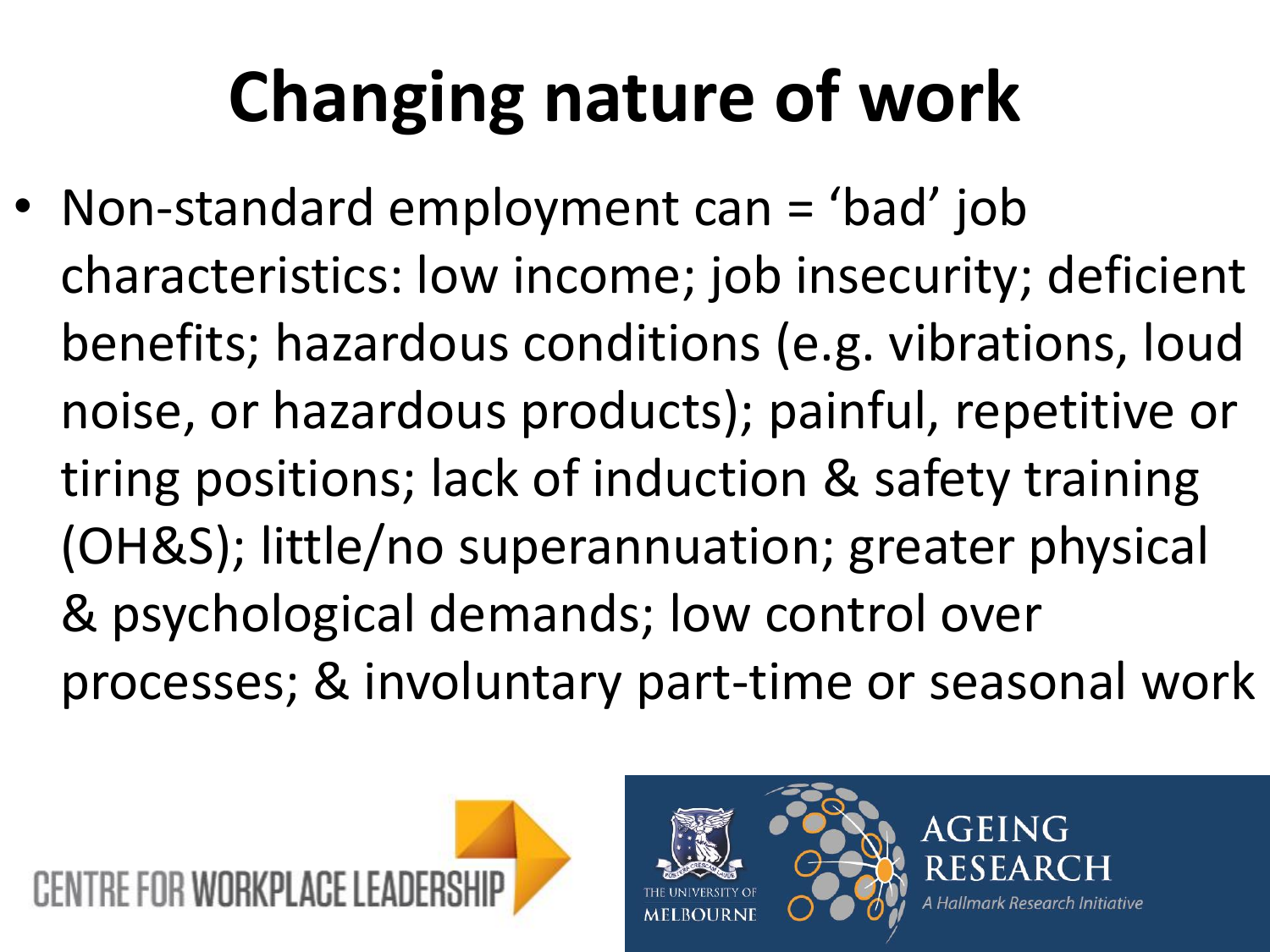#### **Reactive & preventive measures**



- **Reactive measures**: understanding & support to manage pre-existing health problems
- **Preventive measures**: health & wellbeing programs designed to establish & maintain healthy behaviours



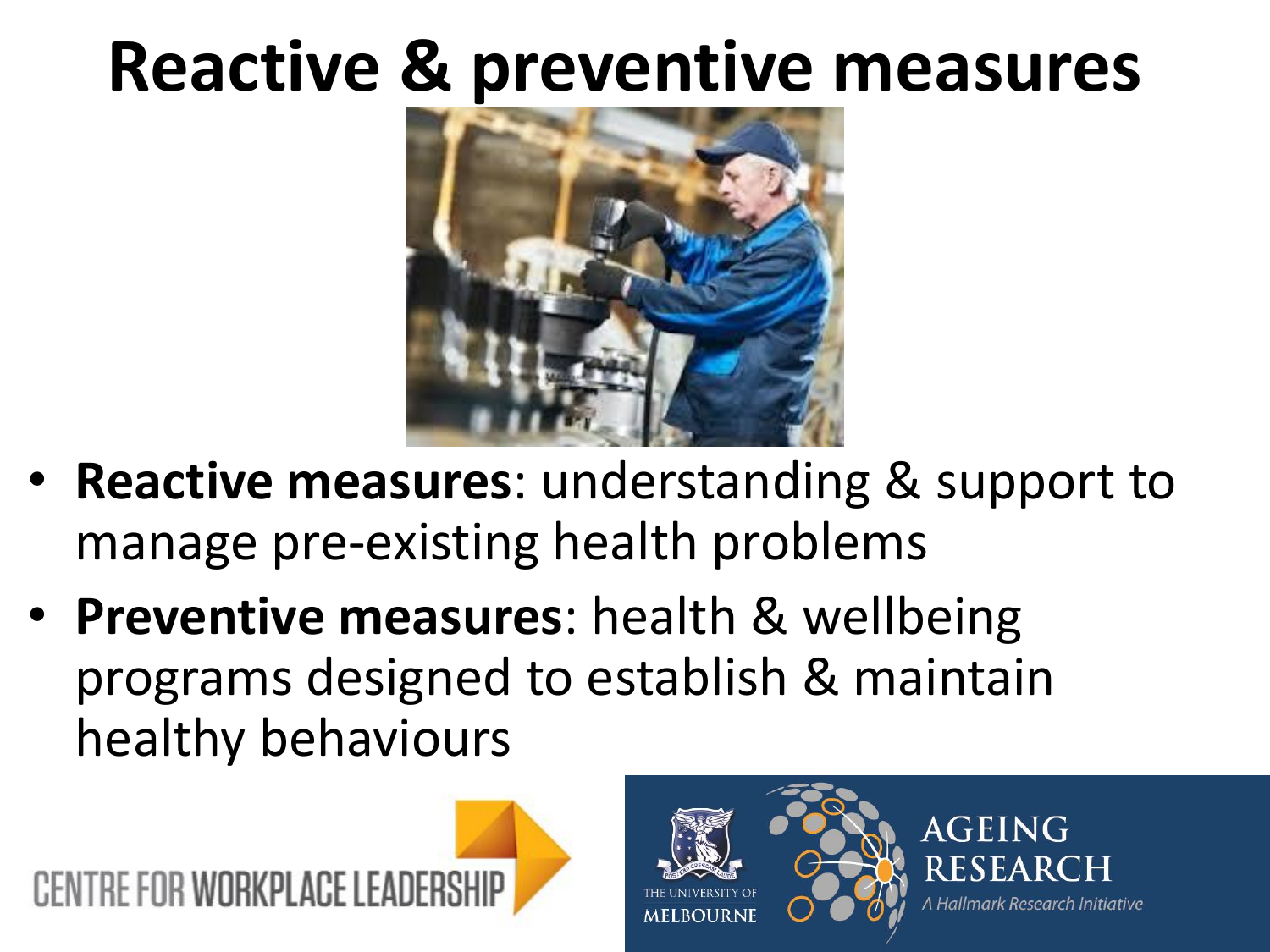#### **Reactive measures**

- Cooperation, org policy & +ve workplace culture
- Return-to-work plan: job adaptations, change to type of work & tasks, additional leave, special equipment & individual assistance, flexible work, supervisor & co-worker support
- Encourage & enable self-managing behaviours e.g. taking prescribed medications, symptom management, follow appropriate diet & exercise, space & privacy for safe completion of behaviours



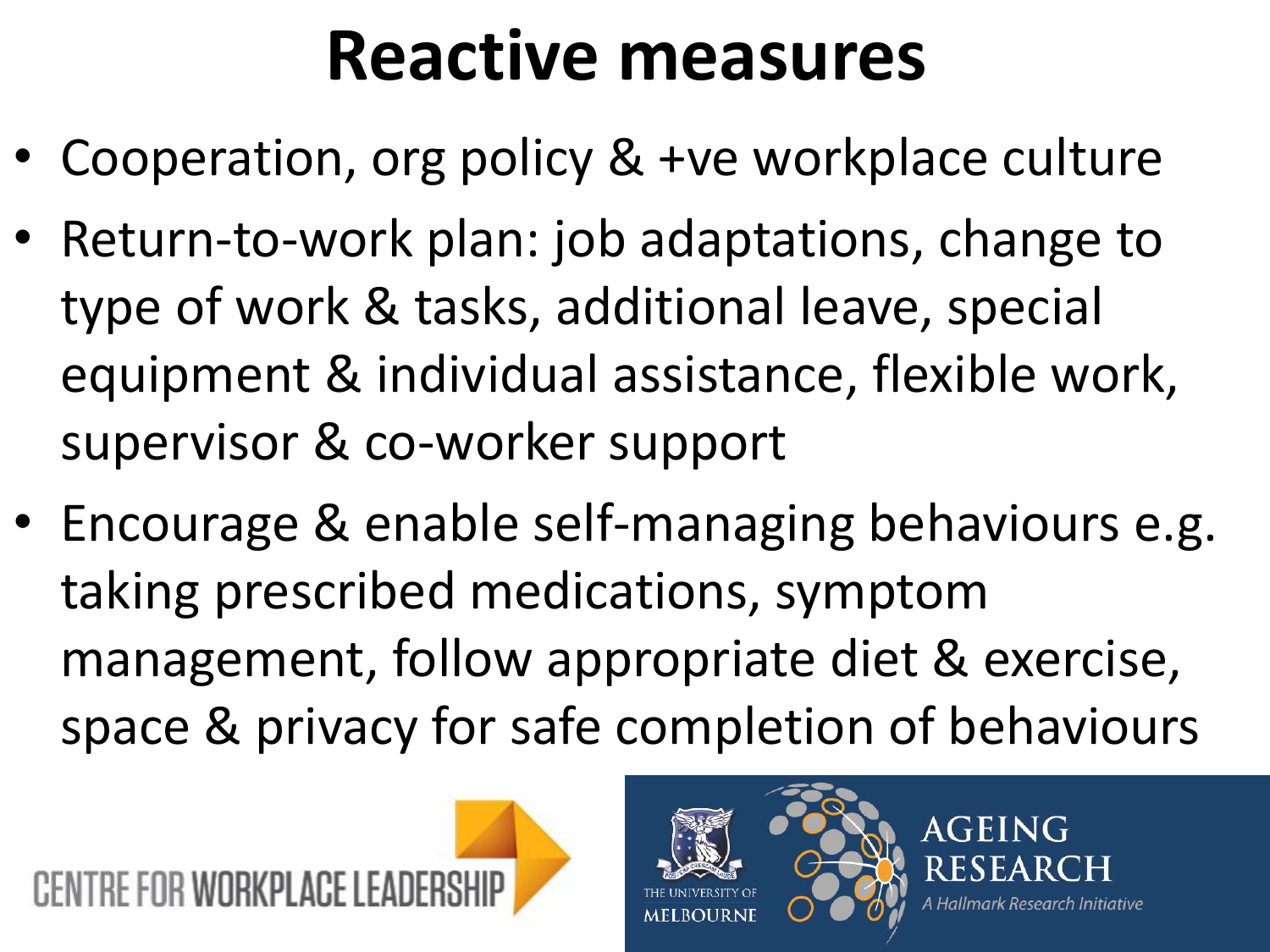### **Dame Carol Black's Review**

- Review of health of Britain's working age pop., *Working for a healthier tomorrow* (2008)
- Employers can facilitate return to work through early, regular & sensitive contact
- Replace paper-based sick note with electronic fit note - alter mindset from what employees cannot do to what they can do
- Improve communication b/w employers & GPs



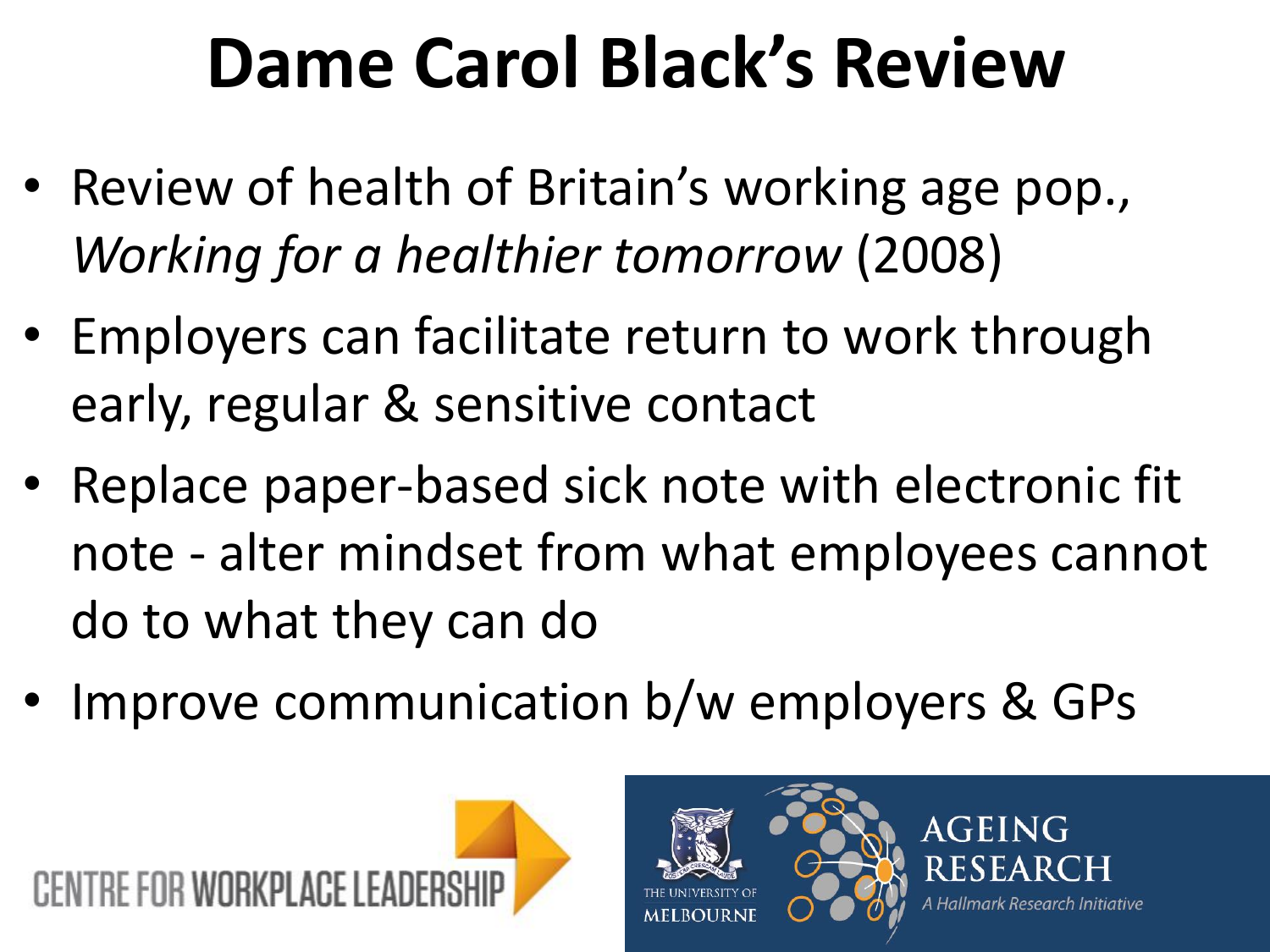# **Preventive measures (H&W)**

- Take stock of existing programs
- Make use of experts & consultants (Quit)
- Provide information & advice
- Promote healthy physical activities (10,000 steps)
- Make use of medical & other services
- Look at equipment & infrastructure
- Embed in workplace policies



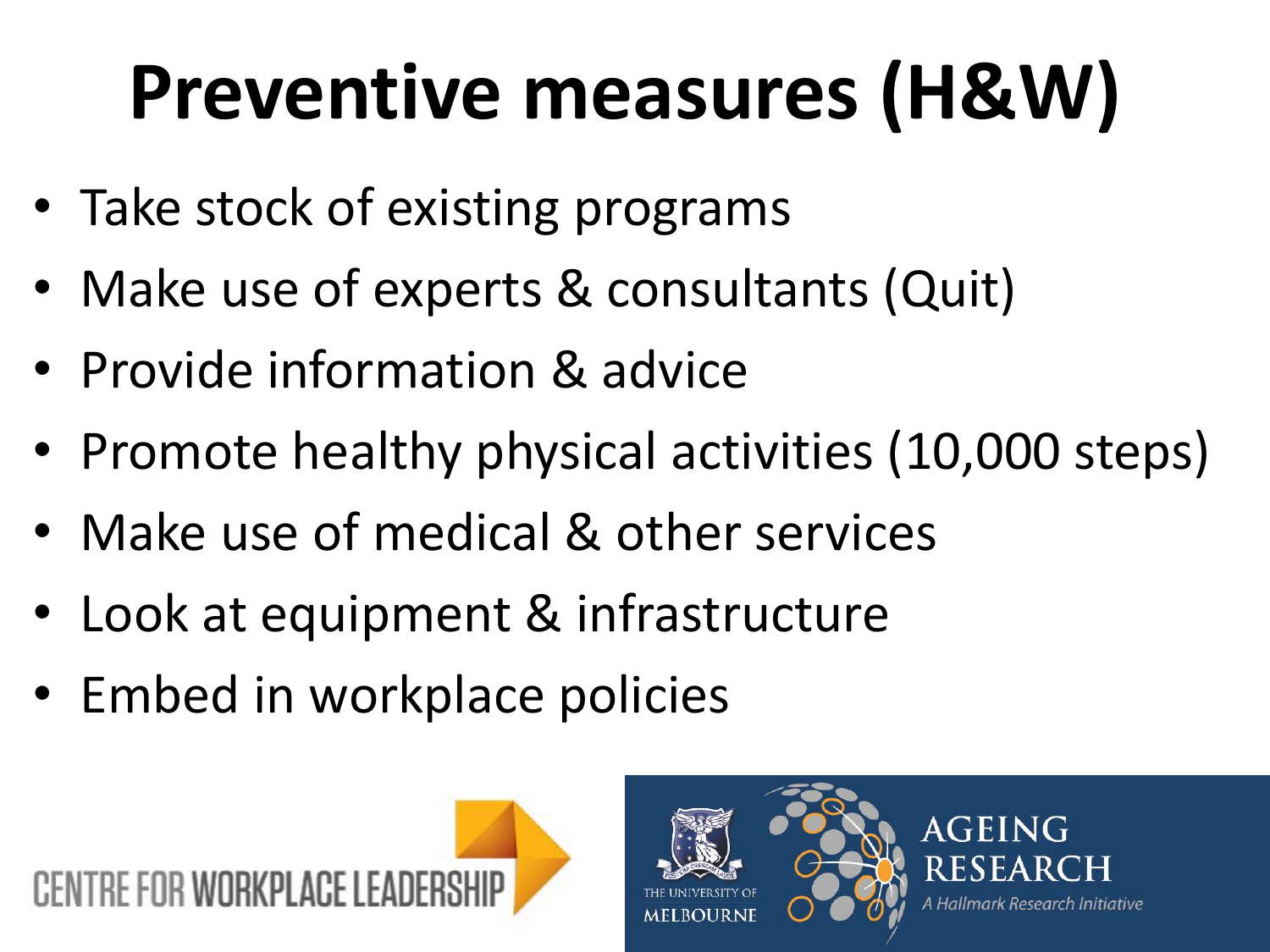#### **Benefits of H&W programs**

- Reduce risk of injuries/work-related accidents
- Improve workplace morale, satisfaction, motivation and workplace culture
- Reduce stress levels & absenteeism
- Improve retention/delay retirement & prevent premature exit due to ill health
- Increase productivity & external image
- Increase retention of valuable knowledge, skills & experience of mature age workers



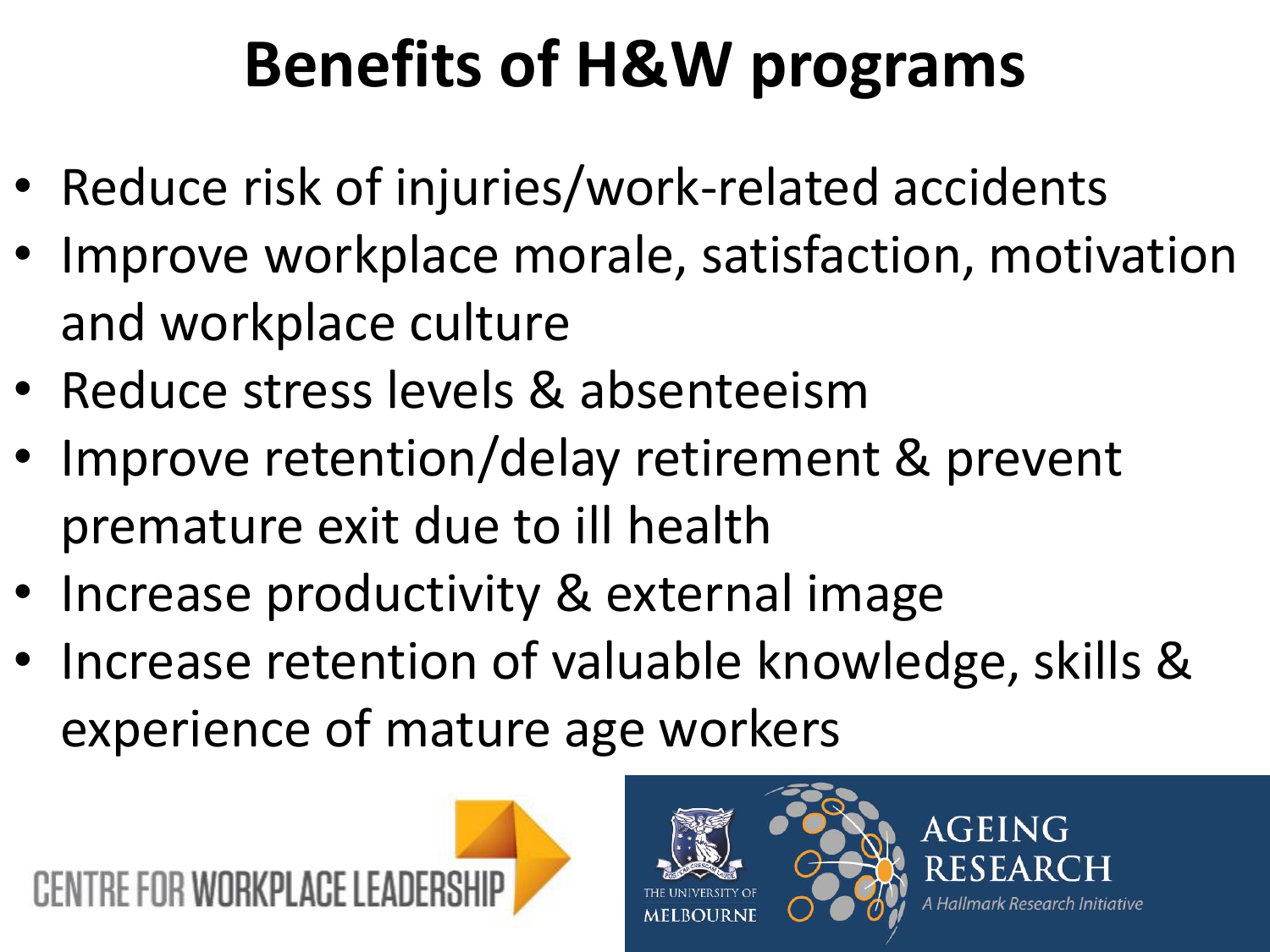# **Examples of best practice**

*Oil company, UK*

- Workplace health assessments to resolve common problems e.g. back pain
- A doctor available on site to review employees' existing health problems and to intervene when serious health problems arise. In addition, as a preventive measure, the company offers annual medical examinations for employees aged 50+



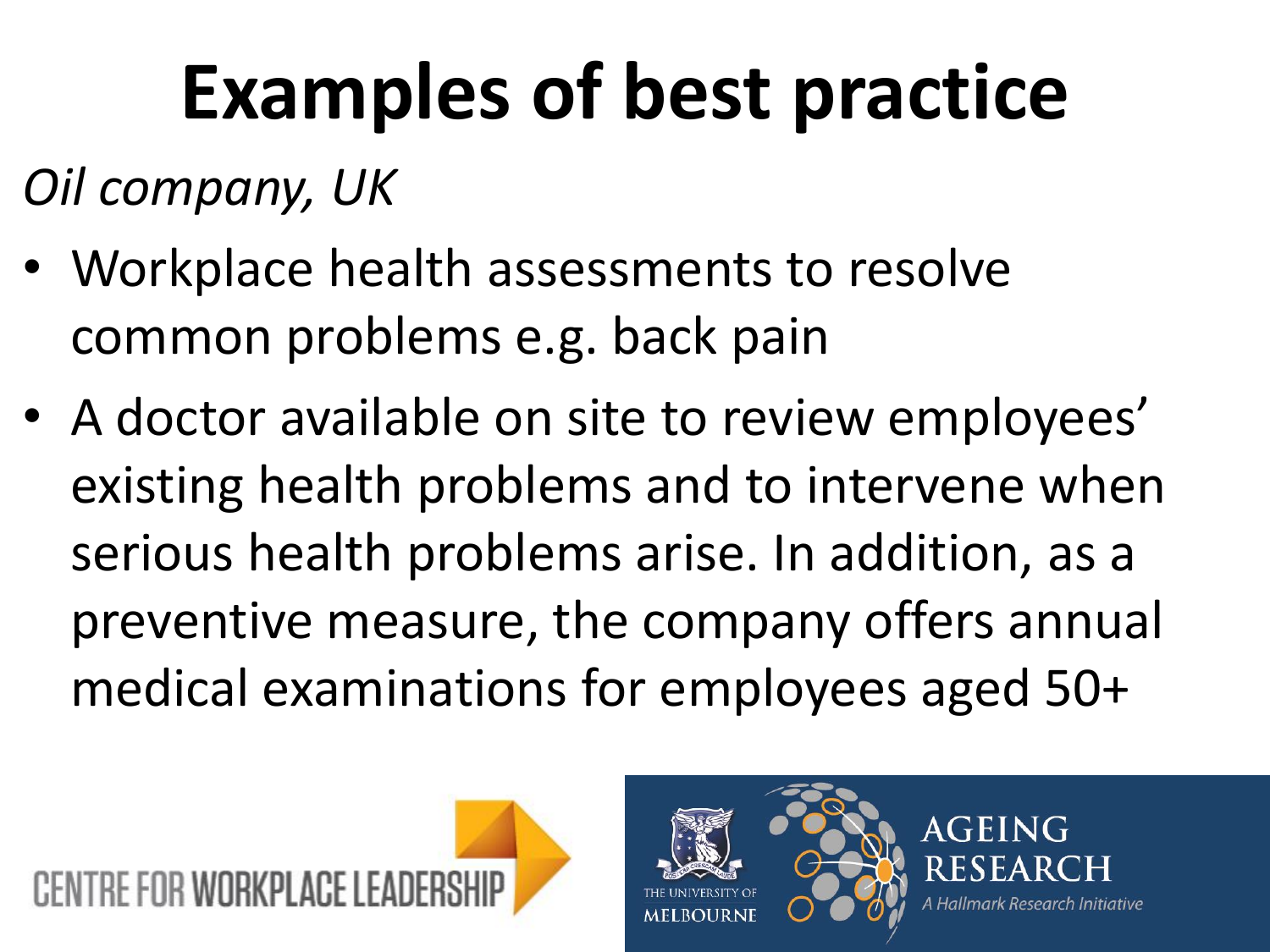### **Example of best practice**

- BMW group
- <https://www.youtube.com/watch?v=1b2aLleeC4A>









**AGEING RESEAR**  $\Gamma$ H A Hallmark Research Initiative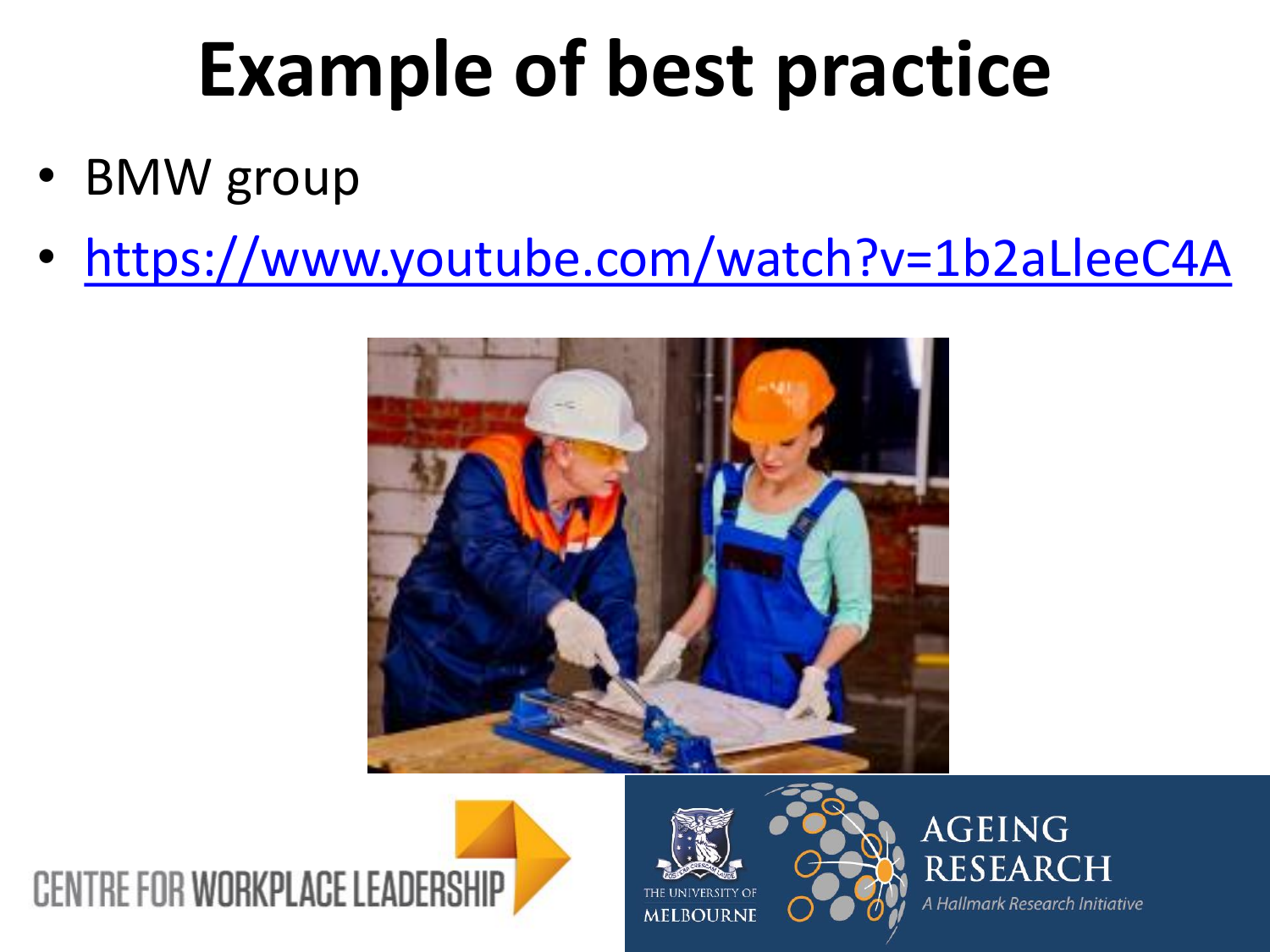### **Conclusion**

- IID adversely affects engagement of mature age people
- Non-standard work: +ve & -ve effects depending on voluntary nature of arrangement
- Reactive measures: management & co-worker support; less psych & physically demanding; return-to-work programs; mod to tasks, equipment, infrastructure
- Preventive measures: H&W, health assessments, opp. for exercise & info for healthy lifestyle
- Evaluate & update regularly for sustainable policies